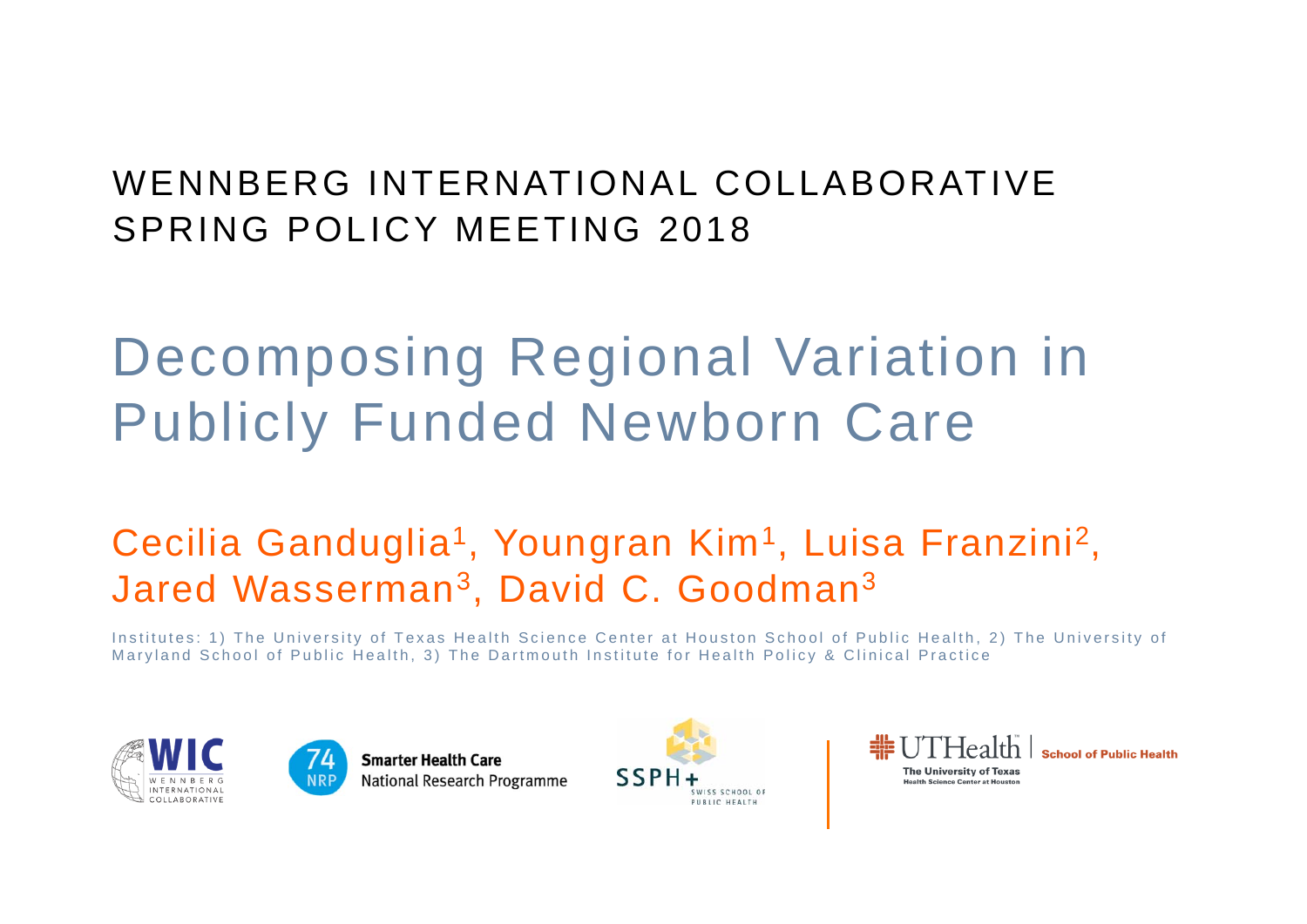## **Variation In Newborn Care Spending**

#### **Background**

- $\triangleright$  Cost of care is an ever present issue in the healthcare system w/ cost containment efforts gaining relevance.
- $\triangleright$  Birth/delivery is the most frequent hospital admission in the U.S.
- $\blacktriangleright$  Medicaid pays half of all births (nationwide 45% /Texas >50%)

#### **Objective**

 $\triangleright$  To measure the contribution of market-level prices, utilization, and health risk to newborn spending variation among Texas Medicaidinsured newborns.

#### **Study population**

 $\blacktriangleright$  Medicaid live births between January 1, 2014 and December 31, 2014 with birth weight of at least 400 grams.

#### **Geographic Units**

- $\triangleright$  To examine spending variation across areas reflecting geographic markets for newborn population, we created 21 neonatal intensive care regions (**NICR**) using small area analysis methods.
- $\triangleright$  Each county was assigned to the NICR that provided the highest percent of NICU admission for their newborns.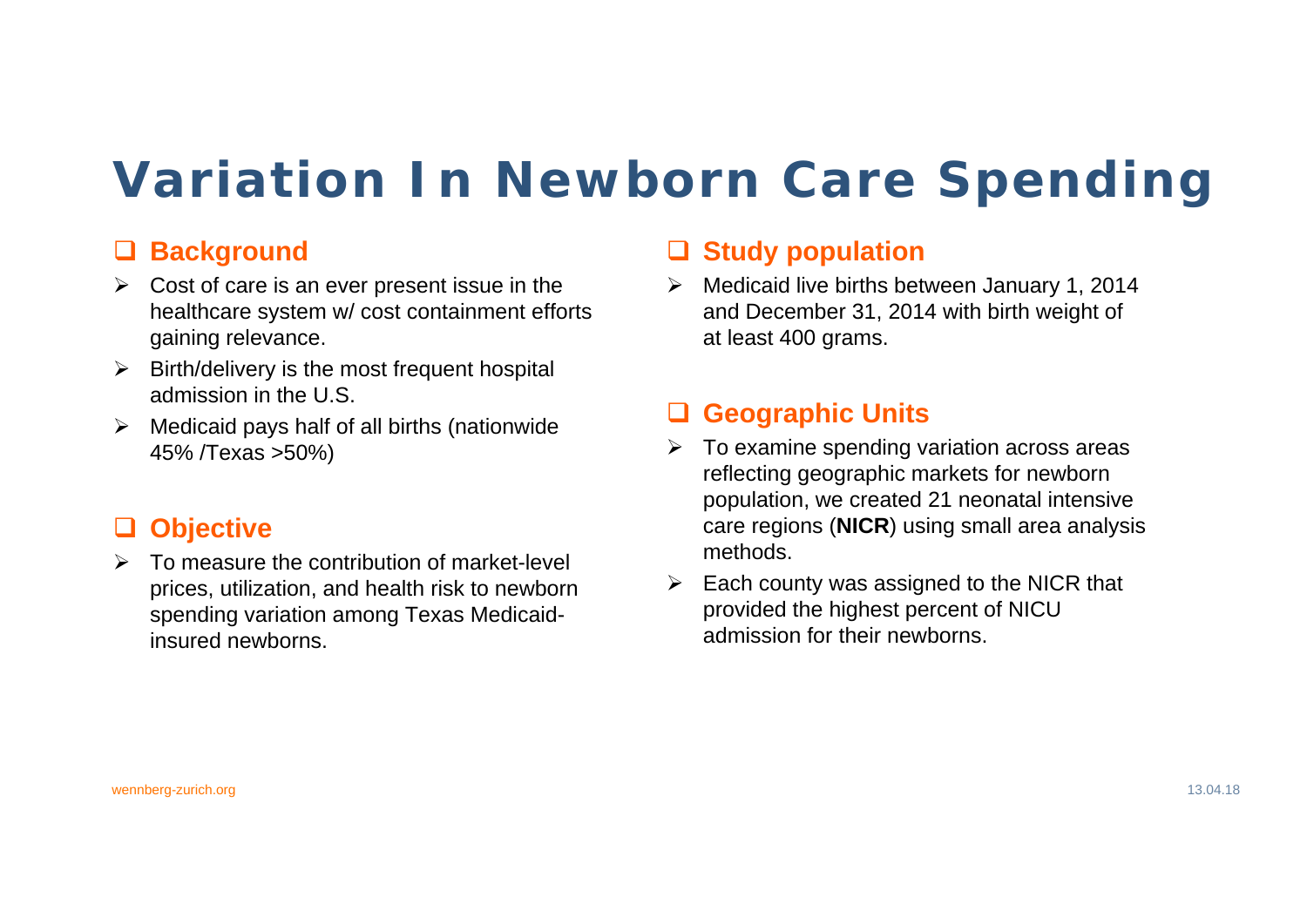## **Decomposition of Spending**

(White 2012; Franzini et al 2014)

#### **Spending = Price x Quantity**

A community can have **high spending** because members are receiving large quantities of services, providers are being paid high prices or both

Spending Index = Price Index x Quantity Index =  $\frac{NICR \text{ mean spending}}{T}$ 

Texas mean spending

**Price Index**  $=$   $\frac{sum\ of\ observed\ spending\ in\ NICR}{sum\ of\ hypothetical\ spending\ in\ NICR}$ 

#### 1) Hypothetical spending per NICR

- a) Estimate Texas average price per unit: DRG for facility and HCPCS/CPT for professional
- b) Compute hypothetical spending per NICR: sum of region services if each unit had been paid the Texas average price
- 2) Input Price Index: adjusting for local input prices using the Medicare wage index for facility spending and the Medicare Geographical Adjustment Factors (GAF) for professional spending.
- 3) Price Index = Input Price Index x Adiusted Price Index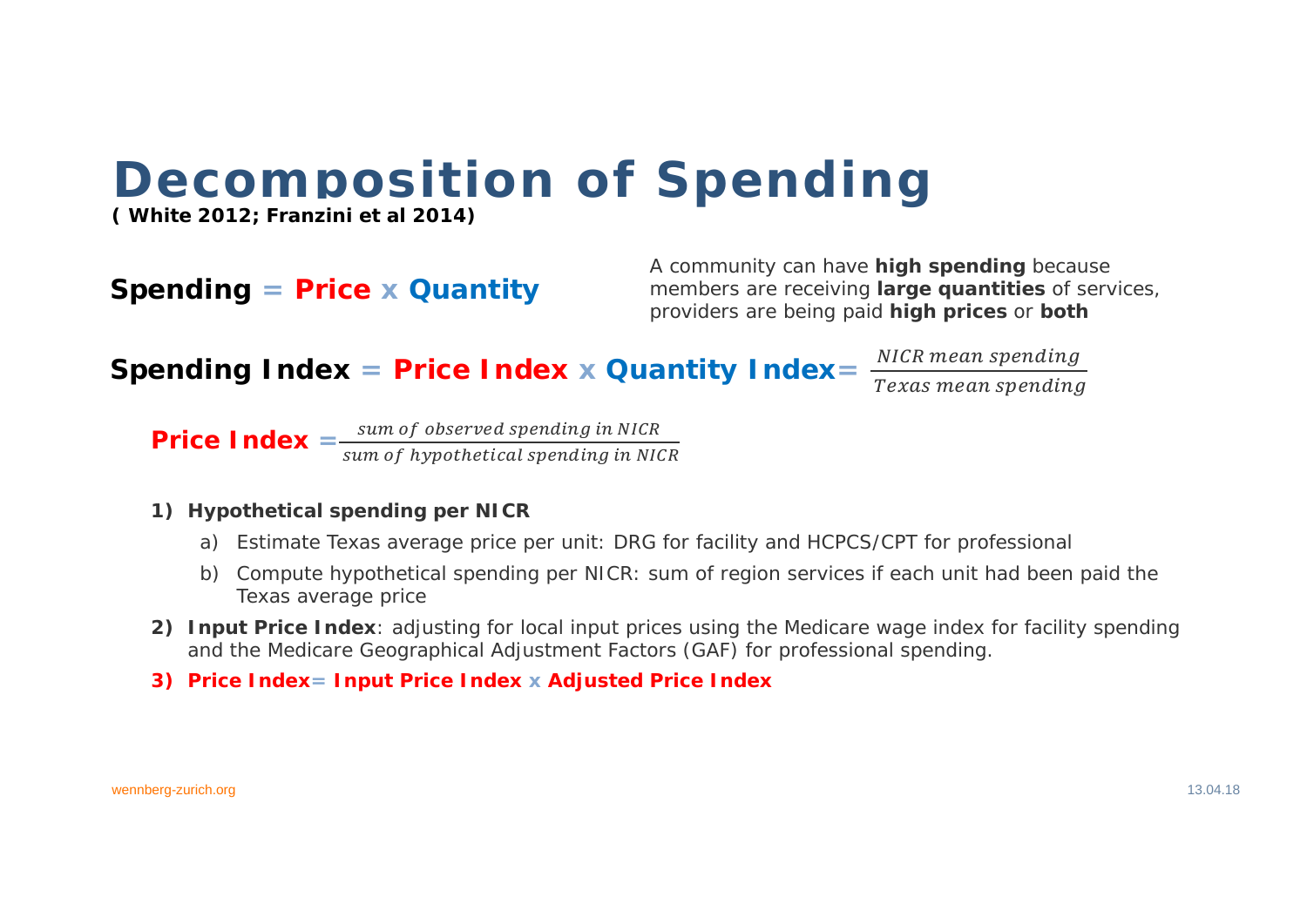## **Decomposition of Spending**

(White 2012; Franzini et al 2014)

#### **Spending = Price x Quantity**

A community can have **high spending** because members are receiving large quantities of services, providers are being paid high prices or both

Spending Index = Price Index x Quantity Index =

NICR mean spending

Texas mean spending

**Quantity Index**  $=$   $\frac{hypothetical NICR mean spending}{P}$ Texas mean spending

- 1) Hypothetical spending per NICR if each unit had been paid the Texas average price
- 2) Health Risk Index: relative health risk for NICR to state-wide health risk. Health risk is defined as predicted quantities from the regression using probability of 27 day death. If newborns' health in one NICR is poorer than the state average, high quantities could be partially justified as necessary utilization.
- 3) Quantity Index = Health Risk Index x Adiusted Quantity Index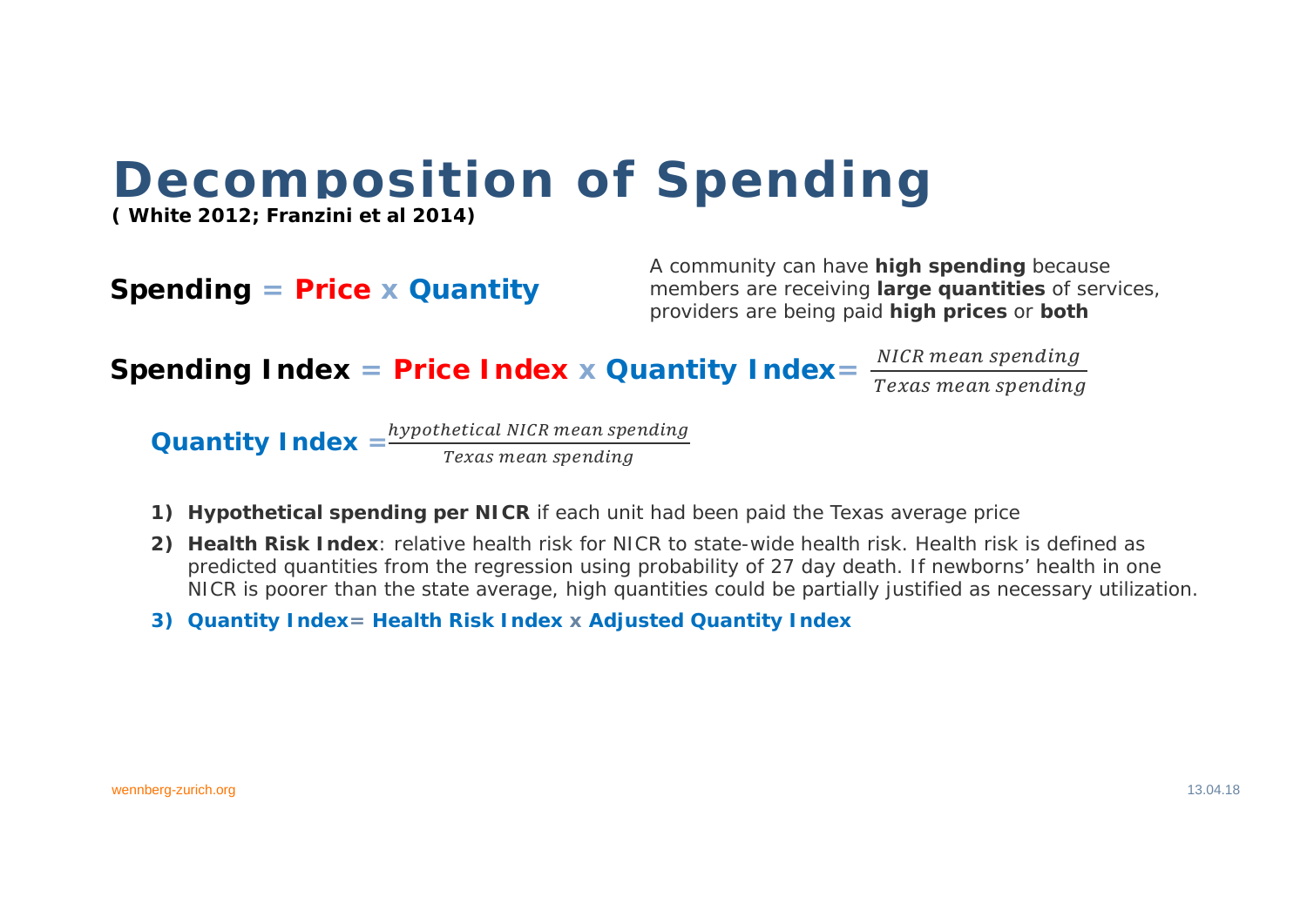# **Decomposition of Variation ( White 2012; Franzini et al 2014)**

- **1) Coefficients of variation** (CV, standard deviation divided by the mean) to measure variation by NICR for spending overall and by service category.
- 2) Shares of spending variation overall and in each service category for each component (indexes) was calculated in two steps using a decomposition of variance approach. (**weighted variance-covariance matrix**)
	- $\triangleright$  variation in total spending allocated among service categories
	- share of variation of each service category attributable to each index (Ln of the indices.)
	- share of variation in total spending attributable to each component (index) was then calculated by adding across service categories the share of variation attributable to each component, weighted by the share of variation in spending allocated to the corresponding service category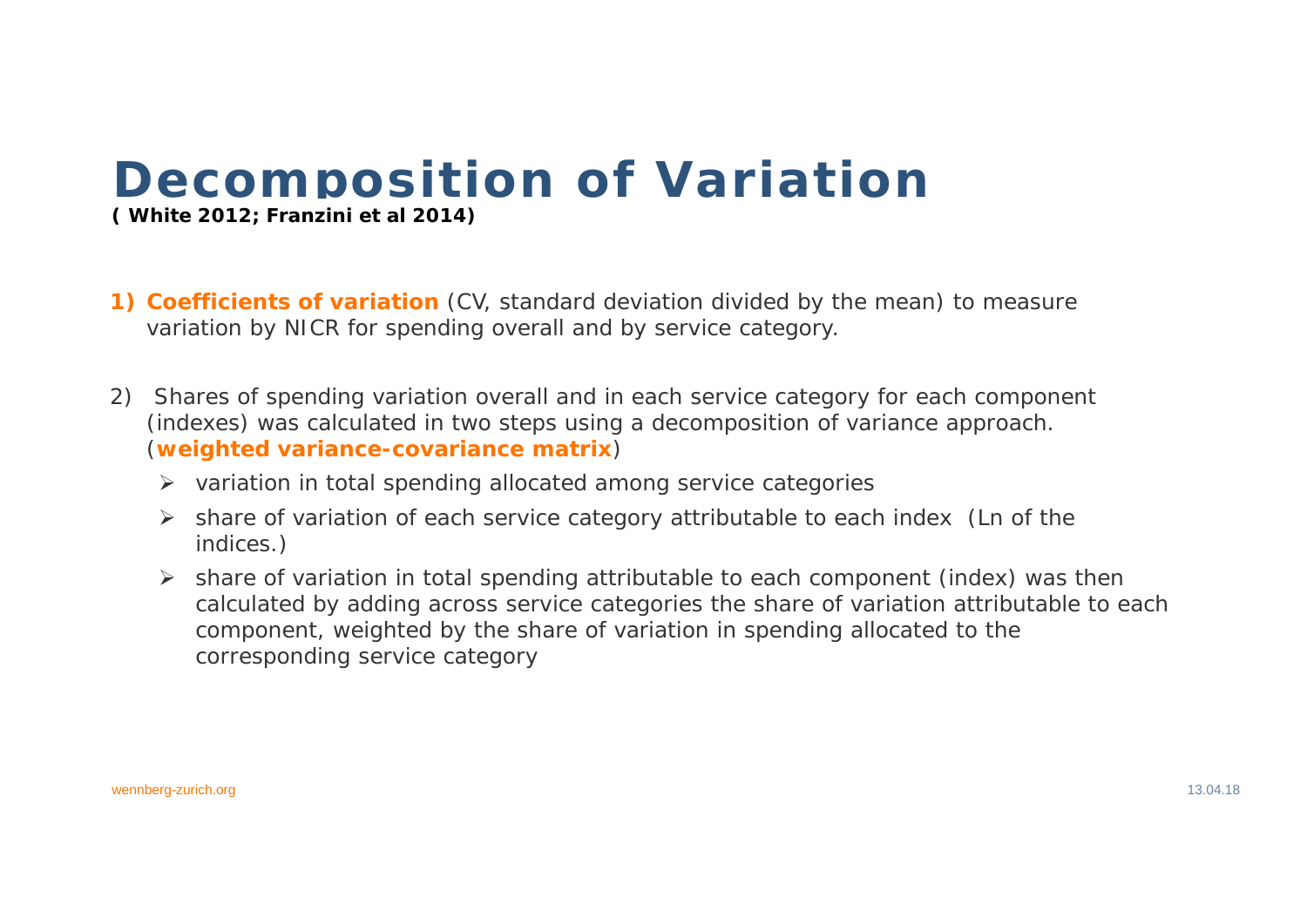### **Spending, price & utilization variations-Texas Medicaid Newborns 2014**



|             |          |       | College |      |      |      |      |      |      |                                                                                                                                                        |      |      |      | Fort |      |              |      | San  |      | Corpus |          |
|-------------|----------|-------|---------|------|------|------|------|------|------|--------------------------------------------------------------------------------------------------------------------------------------------------------|------|------|------|------|------|--------------|------|------|------|--------|----------|
| NICR        | Laredo l | Tyler |         |      |      |      |      |      |      | Station  Victoria McAllen Denton Longview Abilene Odessa Brownsville Temple Dallas  Beaumont  Worth  Lubbock Houston Amarillo Antonio El Paso  Christi |      |      |      |      |      |              |      |      |      |        | l Austin |
| Spending    | 0.48     | 0.56  | 0.57    | 0.57 | 0.59 | 0.62 | 0.68 | 0.70 | 0.72 | 0.79                                                                                                                                                   | 0.81 | 0.85 | 0.86 | 0.95 | 1.03 | 1.06         | 1.07 | 1.43 | 1.61 | 1.62   | 1.70     |
| Price       | 0.78     | 0.77  | 0.96    | 0.86 | 0.70 | 0.85 | 0.78 | 0.96 | 0.77 | 0.92                                                                                                                                                   | 0.80 | 0.88 | 0.83 | 1.02 | 0.99 | $\mathbf{1}$ | 0.96 | ۔07  | 1.07 | 1.17   | 1.28     |
| Utilization | ).62     | 0.73  | 0.59    | 0.66 | 0.83 | 0.73 | 0.87 | 0.73 | 0.94 | 0.86                                                                                                                                                   | 1.02 | 0.97 | 1.04 | 0.93 | 1.03 | 0.95         |      | 34ء۔ | -51  | 38     | 1.33     |

wennberg-zurich.org 13.04.18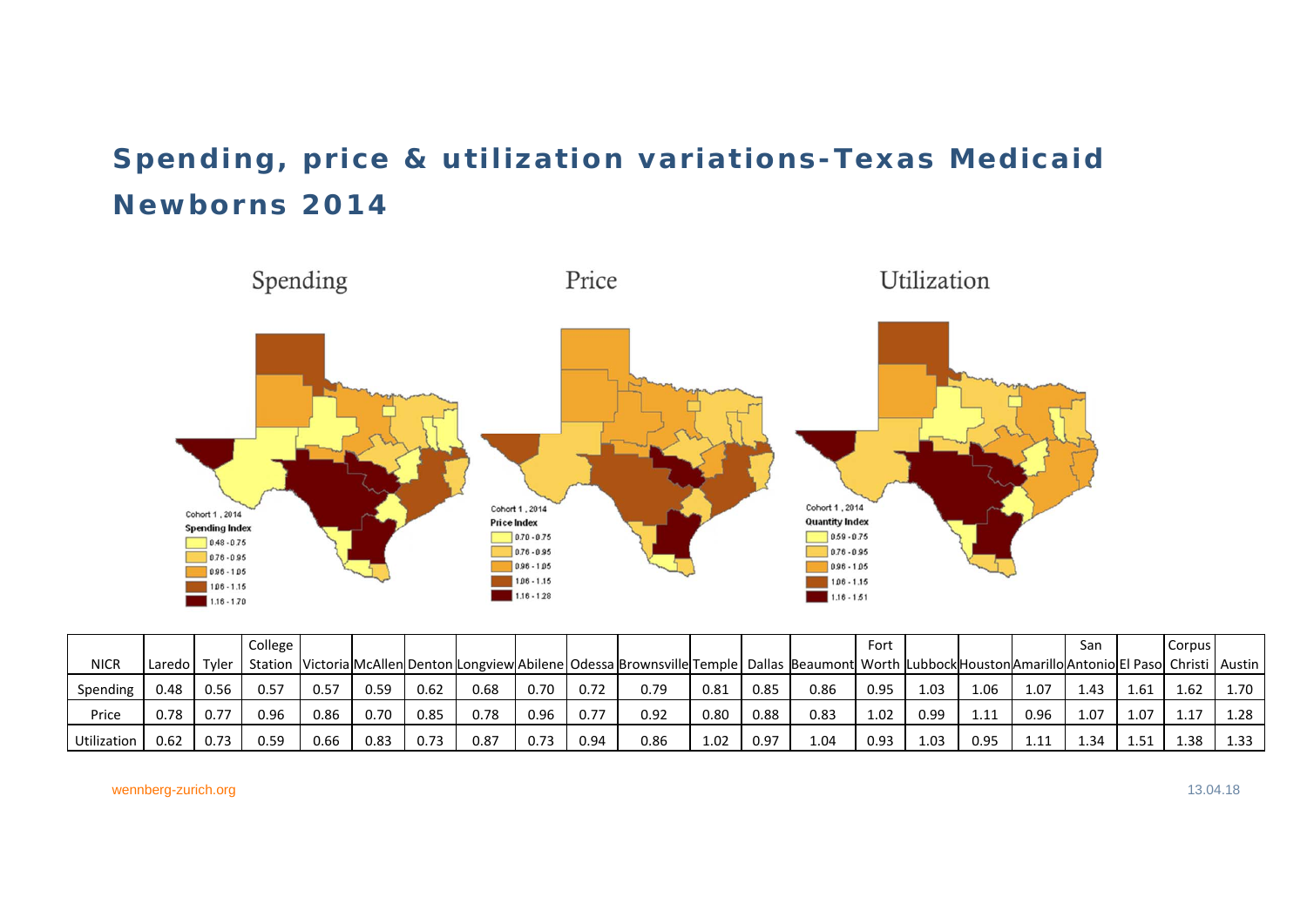### **Share of Variance, Overall and by Service Category-Texas Medicaid Newborns 2014**